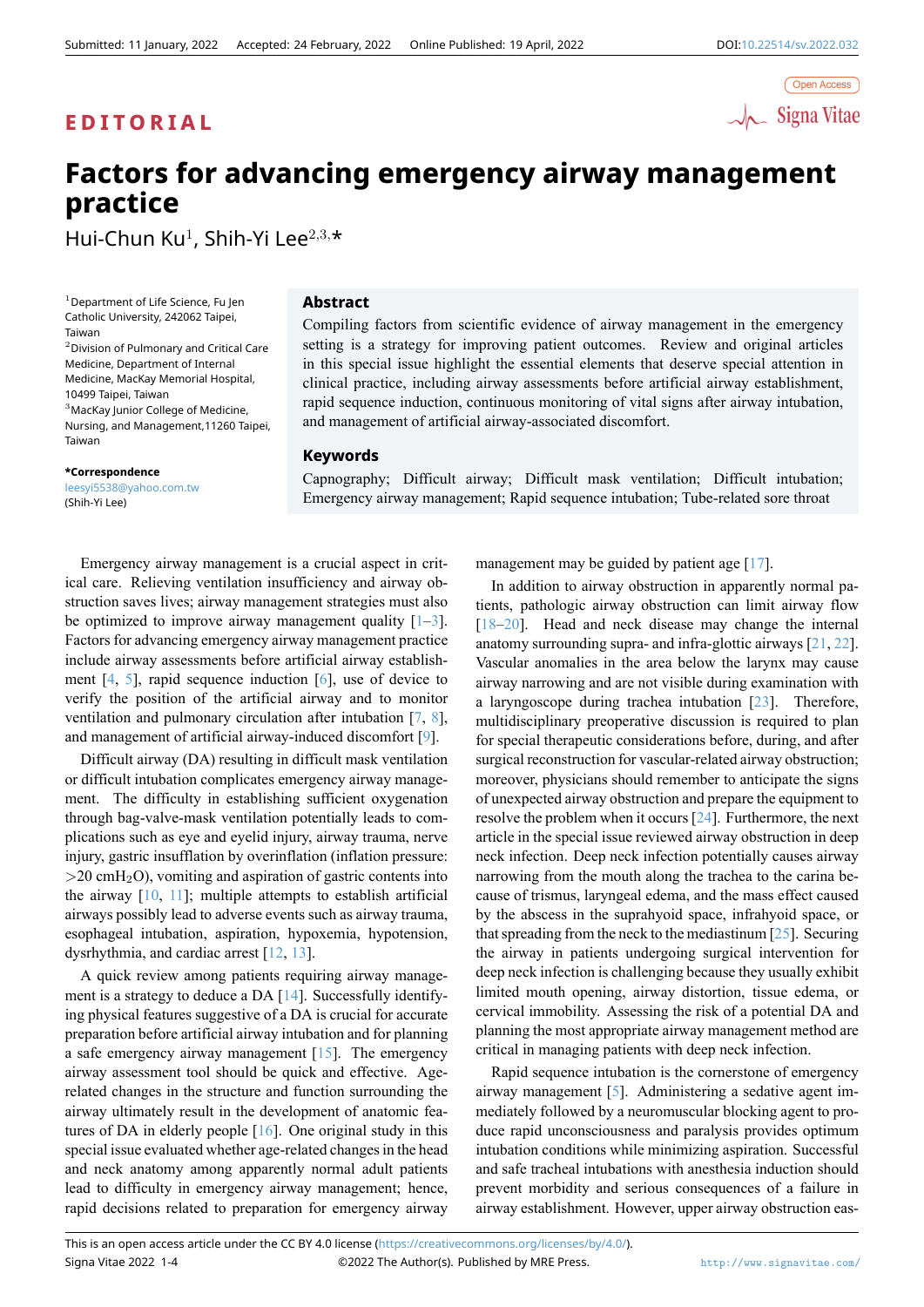ily occurs in critically ill patients with reduced consciousness levels [26]. Anesthesia induction in an unconscious patient can further result in loss of the pharyngeal tone and fallingback tongue, leading to airway narrowing and in turn desaturation, which complicates the tracheal intubation procedure, especia[lly](#page-2-20) in the case of a DA [27, 28]. Moreover, physicians must be aware of the hemodynamic effects of general anesthesia agents used for critically ill patients during rapid sequence intubation [29]. An ideal sedative agent is effective, safe, and rapid acting; acts in a [sh](#page-2-21)o[rt d](#page-2-22)uration; and allows optimum intubation conditions [30]. Because of its influence on catecholamine secretion and sympathetic nervous system stimulation, ketamin[e h](#page-2-23)as been presumed to be a beneficial alternative for hemodynamically unstable patients [31]. The article by Bakhsh *et al*. [32] i[n th](#page-2-24)is special issue discussed a study comparing the change in hemodynamic parameters between two commonly available induction agents for rapid sequence intubation, namely etomidate and ketamin[e \[3](#page-2-25)2].

Carbon dioxide is a cru[cial](#page-2-26) physiological indicator of ventilation, pulmonary circulation, and aerobic metabolism [33]. Among the methods for confirming endotracheal tube placement (*i.e.*, auscultation of the chest and epigastrium, [vi](#page-2-26)sualization of symmetrical thoracic movement and fogging flow, ultrasonography, and radiography), capnography that de[tect](#page-2-27)s end-tidal carbon dioxide in exhaled breath is the gold standard [34]. The readings of capnography are influenced by ventilation and cardiac output levels [33]; hence, simply using the values of end-tidal carbon dioxide detected by capnography is not considered very reliable for verifying the position of [an e](#page-2-28)ndotracheal tube during emergency airway management [35, 36]. Real-time portable qu[ant](#page-2-27)itative waveform capnography is another vital method in patients receiving emergency airway management and requiring continuous monitoring of ventilation and pulmonary circulation in near-arrest, during [resu](#page-2-29)[scit](#page-2-30)ation, and during transport to critical care units after return of spontaneous circulation [5, 37, 38]. The review article by Huang *et al.* [39] in this special issue pointed out the components required for interpreting quantitative capnography waveform for physicians to deliver prompt accurate treatment in response to the clinical change[s](#page-2-0)i[n p](#page-2-31)[atie](#page-2-32)nts requiring emergency airway mana[gem](#page-2-33)ent [39].

Physicians should also pay attention to artificial airwayinduced discomfort because intubated patients are unable to voice their needs  $[40-42]$ . The care of postoperative sore throat has been extensively studi[ed](#page-2-33) [9, 43]; however, the medical care of discomfort from prolonged endotracheal intubation in critical patients has not been extensively explored [44–47]. The final articlei[n th](#page-2-34)[is s](#page-2-35)pecial issue compared the therapeutic effects of two common pain rel[iev](#page-2-4)[ers](#page-2-36), oral acetaminophen and local lidocaine application, on endotracheal tube-related sore throat in critically ill patients [48].

This special issue is intended to give the readers of *Signa Vitae-Journal of Anesthesia, Intensive Care, Emergency and Pain Medicine* a quick review of the factors required to obtain favorable clinical outcomesi[n p](#page-3-0)atients requiring emergency airway management. The special issue also attempts to provide a perspective for future studies involved in emergency airway management. The introduction of new technologies, such as video laryngoscopy with a hyperangulated blade and laryngeal mask airway, for airway management promotes evolutionary changes in the DA definition, with changes to target study groups depending on the equipment and environment used for practicing emergency airway management [49–56]. Moreover, studies focusing on an intervention for tracheal tuberelated sore throat, a major source of stress but an easily neglected discomfort in critically ill patients [57, 58], are warranted to fill the unmet need.

#### **AUTHOR CONTRIBUTIONS**

SYL and HCK designed the study, SYL and HCK searched, reviewed, and analyzed the articles. HCK drafted the manuscript. SYL and HCK completed and proofread the article.

#### **ETHICS APPROVAL AND CONSENT TO PARTICIPATE**

Not applicable.

#### **ACKNOWLEDGMENT**

The authors acknowledge the institutional support from the Ministry of Science and Technology. We also would like to express our gratitude to all those who helped us during building up the special issue, and the entire peer reviewers for their opinions and suggestions.

#### **FUNDING**

This research was funded by the Ministry of Science and Technology, Taiwan, grant number MOST 109-2320-B-030- 006-MY3.

#### **CONFLICT OF INTEREST**

The authors declare no conflict of interest. Shih-Yi Lee is serving as one of the Editorial Board members of this journal. We declare that Shih-Yi Lee had no involvement in the peer review of this article and has no access to information regarding its peer review. Full responsibility for the editorial process for this article was delegated to PB.

#### **REFERENCES**

- **[1]** Jaber S, Amraoui J, Lefrant JY, Arich C, Cohendy R, Landreau L, *et al*. Clinical practice and risk factors for immediate complications of endotracheal intubation in the intensive care unit: a prospective, multiplecenter study. Critical Care Medicine. 2006; 34: 2355–2361.
- <span id="page-1-0"></span>**[2]** Jaber S, Jung B, Corne P, Sebbane M, Muller L, Chanques G, *et al*. An intervention to decrease complications related to endotracheal intubation in the intensive care unit: a prospective, multiple-center study. Intensive Care Medicine. 2010; 36: 248–255.
- **[3]** Perbet S, De Jong A, Delmas J, Futier E, Pereira B, Jaber S, *et al*. Incidence of and risk factors for severe cardiovascular collapse after endotracheal intubation in the ICU: a multicenter observational study. Critical Care. 2015; 19: 257.
- <span id="page-1-2"></span><span id="page-1-1"></span>**[4]** Lee SY, Chien DK, Huang MY, Huang CH, Shih SC, Wu KM, *et al*. Patient-specific factors associated with difficult mask ventilation in the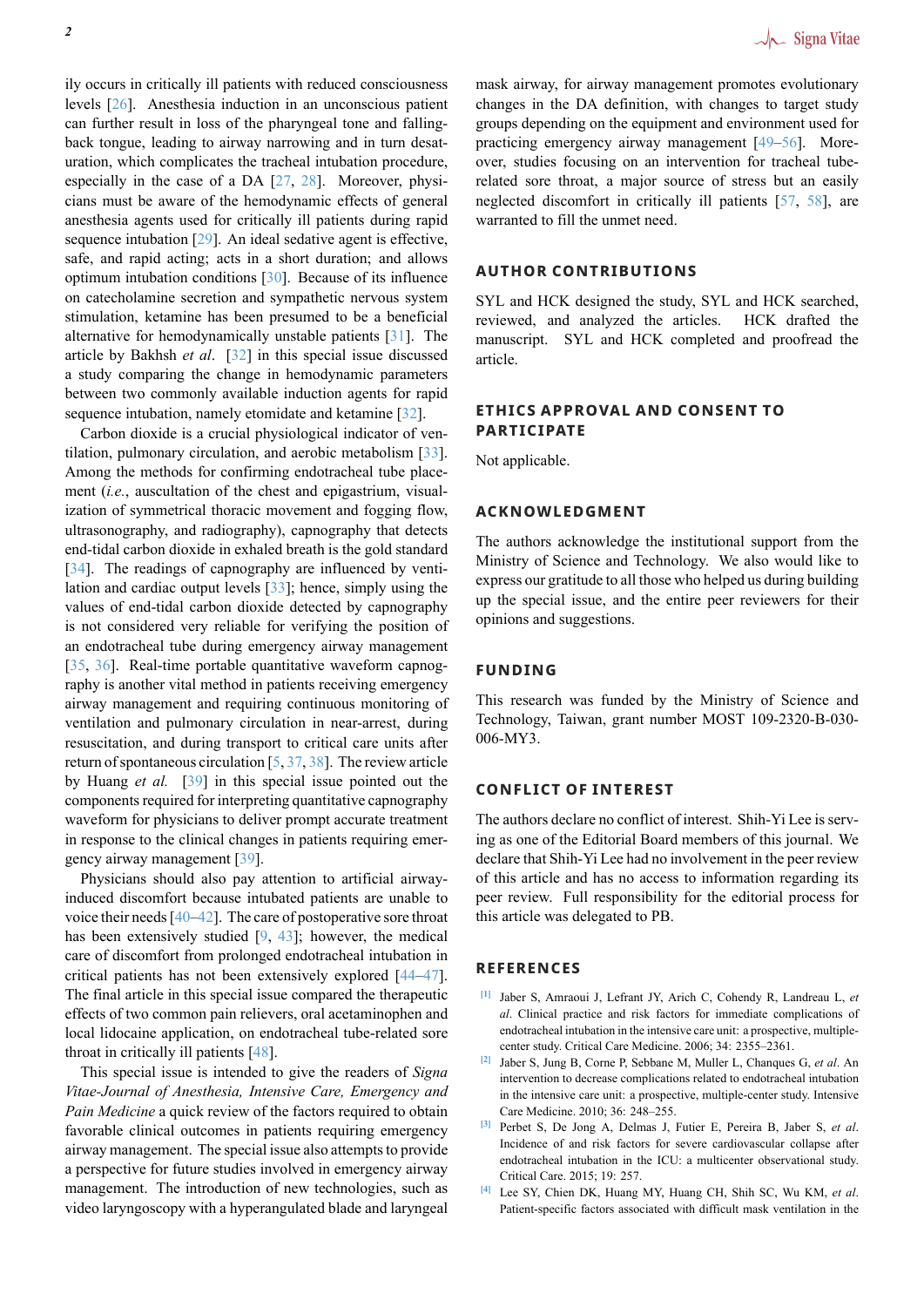## $\sqrt{\phantom{a}}$  Signa Vitae

emergency department. International Journal of Gerontology. 2017; 11: 263–266.

- <span id="page-2-0"></span>**[5]** Apfelbaum JL, Hagberg CA, Connis RT, Abdelmalak BB, Agarkar M, Dutton RP, *et al*. 2022 American society of anesthesiologists practice guidelines for management of the difficult airway. Anesthesiology. 2022;  $136 \cdot 31 - 81$
- <span id="page-2-1"></span>**[6]** Okubo M, Gibo K, Hagiwara Y, Nakayama Y, Hasegawa K, Japanese Emergency Medicine Network Investigators. The effectiveness of rapid sequence intubation (RSI) versus non-RSI in emergency department: an analysis of multicenter prospective observational study. International Journal of Emergency Medicine. 2017; 10: 1.
- <span id="page-2-2"></span>**[7]** Jooste R, Roberts F, Mndolo S, Mabedi D, Chikumbanje S, Whitaker DK, *et al*. Global capnography project (GCAP): implementation of capnography in Malawi-an international anaesthesia quality improvement project. Anaesthesia. 2019; 74: 158–166.
- <span id="page-2-3"></span>**[8]** Gelb AW, Morriss WW, Johnson W, Merry AF, International Standards for a Safe Practice of Anesthesia Workgroup. World health organizationworld federation of societies of anaesthesiologists (WHO-WFSA) international standards for a safe practice of anesthesia. The Canadian Journal of Anesthesia. 2018; 65: 698–708.
- <span id="page-2-4"></span>**[9]** AlQahtani RM, Abdalla M, Azzam YH, Elsherif AA, Altulayh RI. Pharmacological interventions for post-operative sore throat (POST): a network meta-analysis. Signa Vitae. 2021; 17: 169–177.
- <span id="page-2-5"></span>**[10]** Lee SY, Kuo CY, Wei DH, Ku HC, Chung RJ, Chang WH. Perspective view for mask design. Health Technol. 2017; 1: 3.
- <span id="page-2-6"></span>**[11]** Cook TM, MacDougall-Davis SR. Complications and failure of airway management. British Journal of Anaesthesia. 2012; 109: i68–i85.
- <span id="page-2-7"></span>**[12]** Hasegawa K, Shigemitsu K, Hagiwara Y, Chiba T, Watase H, Brown CA, *et al*. Association between repeated intubation attempts and adverse events in emergency departments: an analysis of a multicenter prospective observational study. Annals of Emergency Medicine. 2012; 60: 749–754.e2.
- <span id="page-2-8"></span>**[13]** Cook TM, Woodall N, Harper J, Benger J, Fourth National Audit Project. Major complications of airway management in the UK: results of the fourth national audit project of the royal college of anaesthetists and the difficult airway society. Part 2: intensive care and emergency departments. British Journal of Anaesthesia. 2011; 106: 632–642.
- <span id="page-2-9"></span>**[14]** Apfelbaum JL, Hagberg CA, Caplan RA, Blitt CD, Connis RT, Nickinovich DG, *et al*. Practice guidelines for management of the difficult airway: an updated report by the American society of anesthesiologists task force on management of the difficult airway. Anesthesiology. 2013; 118: 251–270.
- <span id="page-2-10"></span>**[15]** Roth D, Pace NL, Lee A, Hovhannisyan K, Warenits AM, Arrich J, *et al*. Airway physical examination tests for detection of difficult airway management in apparently normal adult patients. Cochrane Database of Systematic Reviews. 2018; 5: CD008874.
- <span id="page-2-11"></span>**[16]** Lee SY, Shih SC, Leu YS, Chang WH, Lin HC, Ku HC. Implications of age-related changes in anatomy for geriatric-focused difficult airways. International Journal of Gerontology. 2017; 11: 130–133.
- <span id="page-2-12"></span>**[17]** Liao EC, Chang WH, Yu CH, Chau YP, Sun FJ, Lai WJ, *et al*. Predictors of difficult endotracheal intubation in the emergency department: a singlecenter pilot study. Signa Vitae. 2021; 17: 77–84.
- <span id="page-2-13"></span>**[18]** Drašković B, Uram Benka A, Drašković D, Marić D, Simić D. Anaesthesiological problems in children with congenital laryngeal stenosis. Signa Vitae. 2010; 5: 38–39.
- **[19]** Kralik S, Škarié I, Butkovié D, Mikecin L, Kondza K, Jakobovié J. Serious complications of an obstructive upper airway infection in a young child. Signa Vitae. 2009; 4: 30–32.
- <span id="page-2-14"></span>**[20]** Yamakawa K, Dohgomori H, Furusawa T. Early morning upper airway discomfort and appearance on two x ray films. Signa Vitae. 2007; 2: 21– 22.
- <span id="page-2-15"></span>**[21]** Lee J, Naing K, Yeo ZZ, Chong PH. The use of continuous positive arway pressure ventilation in the palliative management of stridor in a head and neck cancer patient. Journal of Pain and Symptom Management. 2019; 58: e3–e5.
- <span id="page-2-16"></span>**[22]** Sesterhenn AM, Iwinska-Zelder J, Dalchow CV, Bien S, Werner JA. Acute haemorrhage in patients with advanced head and neck cancer: value of endovascular therapy as palliative treatment option. The Journal of Laryngology & Otology. 2006; 120: 117–124.
- <span id="page-2-17"></span>**[23]** Škarić I, Jakobović J, ILIĆ MK, Kondza K, Babić I. Variation of vascular

ring as a cause of extubation failure. Signa Vitae. 2008; 3: 29–31.

- <span id="page-2-18"></span>**[24]** Lee SY, Chao CL, Hung ST, Lim HK, Ku HC. Airway management in vascular central airway obstruction: a literature review. Signa Vitae. 2021; 17: 8–17.
- <span id="page-2-19"></span>**[25]** Lim HK, Wang JM, Hung ST, Ku HC. A dangerous cause of airway obstruction-deep neck infection. Signa Vitae. 2021; 17: 4–9.
- <span id="page-2-20"></span>**[26]** McPherson K, Stephens RC. Managing airway obstruction. British Journal of Hospital Medicine. 2012; 73: C156–C160.
- <span id="page-2-21"></span>**[27]** Law JA, Broemling N, Cooper RM, Drolet P, Duggan LV, Griesdale DE, *et al*. The difficult airway with recommendations for management—part 2—the anticipated difficult airway. The Canadian Journal of Anesthesia. 2013; 60: 1119–1138.
- <span id="page-2-22"></span>**[28]** Law JA, Broemling N, Cooper RM, Drolet P, Duggan LV, Griesdale DE, *et al*. The difficult airway with recommendations for management—part 1—difficult tracheal intubation encountered in an unconscious/induced patient. The Canadian Journal of Anesthesia. 2013; 60: 1089–1118.
- <span id="page-2-23"></span>**[29]** Lah K, Miljenko K, Grmed S. Rapid sequence intubation in the prehospital setting—difference between trauma and nontrauma patients. Signa Vitae. 2010; 5: 34–39.
- <span id="page-2-24"></span>**[30]** Hampton JP. Rapid-sequence intubation and the role of the emergency department pharmacist. American Journal of Health-System Pharmacy. 2011; 68: 1320–1330.
- <span id="page-2-25"></span>**[31]** Shin TG, Jo S, Hwang SY, Jo IJ, Lee TR, Yoon H, *et al*. Ketamine use for endotracheal intubation in severe sepsis and septic shock. Signa Vitae. 2018; 14: 24–30.
- <span id="page-2-26"></span>**[32]** Bakhsh A, Alnashri M, Alawami F, Aseel R, Almaghthawi M, Alrahaili G, *et al*. Changes in hemodynamic parameters with the use of etomidate versus ketamine induction in the emergency department. Signa Vitae. 2021; 17: 85–92.
- <span id="page-2-27"></span>**[33]** Zorica NT. Clinical applications of capnography. Signa Vitae. 2008; 3: S44–S45.
- <span id="page-2-28"></span>**[34]** Gökhan I, Süleyman D, Sedat T, Ömer B, Hüseyin S, Sezai O. Validation of tracheal intubation of wire-reinforced endotracheal tube with ultrasonography. Signa Vitae. 2018; 14: 20–23.
- <span id="page-2-29"></span>**[35]** Li J. Capnography alone is imperfect for endotracheal tube placement confirmation during emergency intubation. The Journal of Emergency Medicine. 2001; 20: 223–229.
- <span id="page-2-30"></span>**[36]** Vaghadia H, Jenkins LC, Ford RW. Comparison of end-tidal carbon dioxide, oxygen saturation and clinical signs for the detection of oesophageal intubation. Canadian Journal of Anaesthesia. 1989; 36: 560– 564.
- <span id="page-2-31"></span>**[37]** Hatlestad D. Capnography as a predictor of the return of spontaneous circulation. Emergency medical services. 2004; 33: 75–80.
- <span id="page-2-32"></span>**[38]** Long B, Koyfman A, Vivirito MA. Capnography in the emergency department: a review of uses, waveforms, and limitations. The Journal of Emergency Medicine. 2017; 53: 829–842.
- <span id="page-2-33"></span>**[39]** Huang CH, Wei KH. Applications of capnography in airway management outside the operating room. Signa Vitae. 2021; 17: 18–24.
- <span id="page-2-34"></span>**[40]** Grap MJ, Blecha T, Munro C. A description of patients' report of endotracheal tube discomfort. Intensive and Critical Care Nursing. 2002; 18: 244–249.
- **[41]** Rotondi AJ, Chelluri L, Sirio C, Mendelsohn A, Schulz R, Belle S, *et al*. Patients' recollections of stressful experiences while receiving prolonged mechanical ventilation in an intensive care unit. Critical Care Medicine. 2002; 30: 746–752.
- <span id="page-2-35"></span>**[42]** Topolovec-Vranic J, Canzian S, Innis J, Pollmann-Mudryj MA, McFarlan AW, Baker AJ. Patient satisfaction and documentation of pain assessments and management after implementing the adult nonverbal pain scale. American Journal of Critical Care. 2010; 19: 345–354.
- <span id="page-2-36"></span>**[43]** Ahmed A, Abbasi S, Ghafoor HB, Ishaq M. Postoperative sore throat after elective surgical procedures. Journal of Ayub Medical College. 2007; 19: 12–14.
- **[44]** Samuelson KA. Adult intensive care patients' perception of endotracheal tube-related discomforts: a prospective evaluation. Heart & Lung. 2011; 40: 49–55.
- **[45]** Rahu MA, Grap MJ, Cohn JF, Munro CL, Lyon DE, Sessler CN. Facial expression as an indicator of pain in critically ill intubated adults during endotracheal suctioning. American Journal of Critical Care. 2013; 22: 412–422.
- **[46]** Shinn JR, Kimura KS, Campbell BR, Sun Lowery A, Wootten CT,